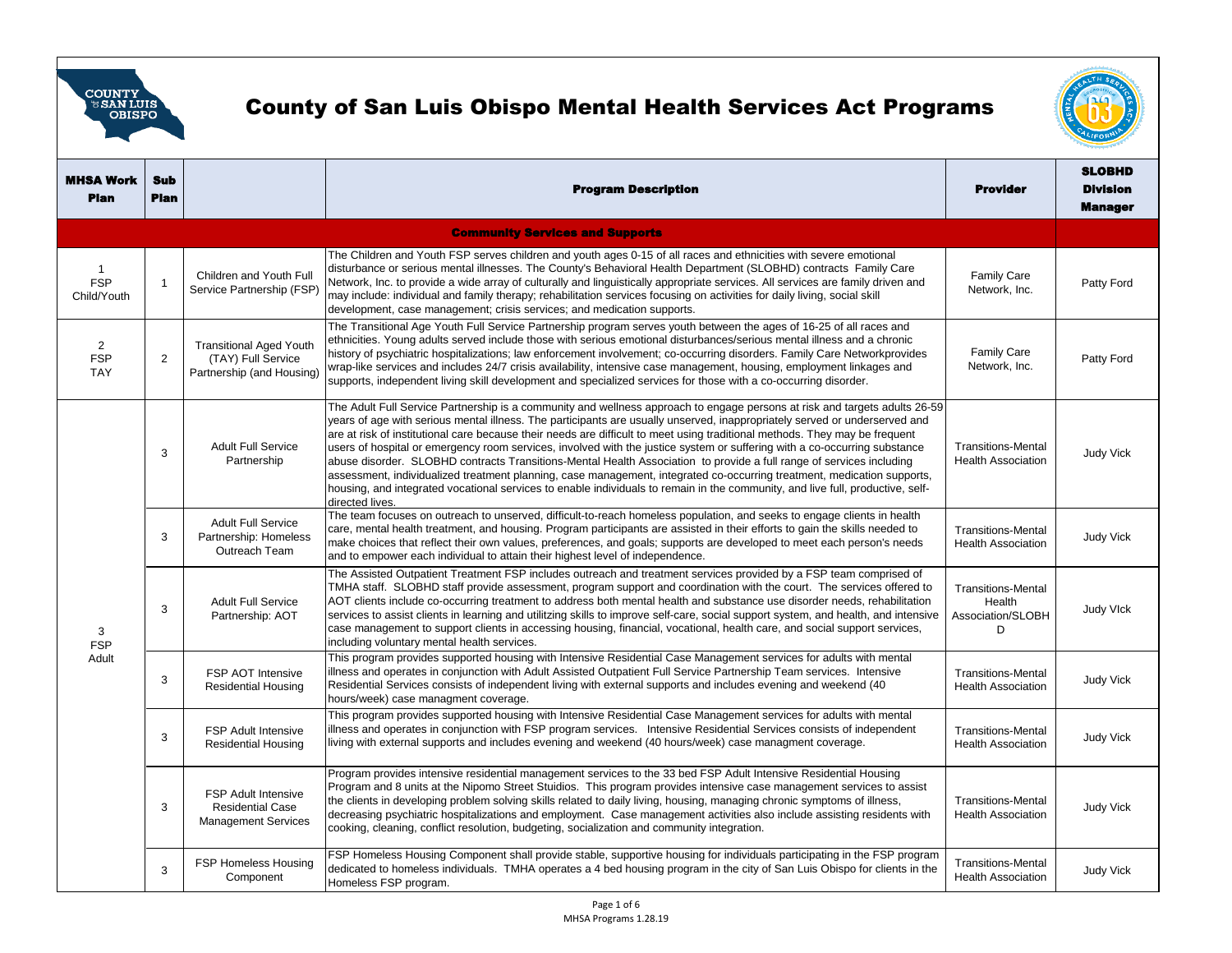| MHSA Work<br>Plan                         | <b>Sub</b><br><b>Plan</b> |                                                            | <b>Program Description</b>                                                                                                                                                                                                                                                                                                                                                                                                                                                                                                                                      | <b>Provider</b>                                        | <b>SLOBHD</b><br><b>Division</b><br><b>Manager</b> |
|-------------------------------------------|---------------------------|------------------------------------------------------------|-----------------------------------------------------------------------------------------------------------------------------------------------------------------------------------------------------------------------------------------------------------------------------------------------------------------------------------------------------------------------------------------------------------------------------------------------------------------------------------------------------------------------------------------------------------------|--------------------------------------------------------|----------------------------------------------------|
| 4<br><b>FSP</b><br>Older Adult            | $\overline{4}$            | Older Adult Full Service<br>Partnership                    | The goal of the Older Adult Full Service Partnership is to offer intensive, individualized interventions to older adults ages 60+<br>to ensure that participants remain in the least restrictive setting possible. SLOBHD contracts with Wilshire Community<br>Services to provide client driven services to Older Adults who are at risk of inappropriate or premature out-of-home<br>placement due to a serious mental illness and, in many instances, co-occurring medical conditions that impact their ability to<br>remain in home/community environments. | <b>Wilshire Community</b><br><b>Services</b>           | <b>Judy Vick</b>                                   |
| Housing                                   |                           | <b>Nelson St Studios</b>                                   | These five studio units are located in South San Luis Obispo County adjacent to a peer-lead wellness center. The studio<br>apartments provide stable and affordable housing with supports to assist low and very low income clients in promoting whole<br>ife wellness. Crisis services are available as needed.                                                                                                                                                                                                                                                | <b>Transitions-Mental</b><br><b>Health Association</b> | <b>Judy Vick</b>                                   |
|                                           |                           | Nipomo St Studios                                          | This MHSA housing project provides 8 units to serve adults who are homeless or at risk of homelessness and have a<br>diagnosis of severe mental illness, consistent with the CSS Plan and the MHSA definition of target population. Those with<br>co-occurring disorders are also considered for residency in a unit.                                                                                                                                                                                                                                           | <b>Transitions-Mental</b><br><b>Health Association</b> | <b>Judy Vick</b>                                   |
|                                           | 5.1                       | <b>Adult Family Advocates</b><br>and Youth Family Partners | Provided by a contract with Transitions-Mental Health Association (TMHA), Adult Family Advocates and Youth Family<br>Partners liasions with family members, care givers, consumers, local NAMI groups, and other service providers in San Luis<br>Obispo County. This program provides support, education, information and referral, and community outreach for families of<br>adults with psychiatric disabilities and children in care.                                                                                                                       | <b>Transitions-Mental</b><br><b>Health Association</b> | Frank Warren                                       |
|                                           | 5.2                       | Dual Diagnosis                                             | SLOBHD Behavioral Health Clinicians, specializing in co-occurring disorder treatment, facilitate a "no wrong door" approach<br>and ensure that every participant receives appropriate services regardless of what symptoms drive them toward the system.                                                                                                                                                                                                                                                                                                        | <b>SLOBHD</b>                                          | <b>Judy Vick</b>                                   |
|                                           | 5.3                       | <b>Family Education Program</b>                            | Provided by a contract with Transitions-Mental Health Association (TMHA), Client and Family Wellness and Supports<br>provides an array of services designed to facilitate and support wellness, recovery, and resiliency. Trained family members<br>provide education and support and orientation class that provides information regarding services available in our community<br>including housing and supported employment, promoting self-care and help with navigating through the mental health<br>svstem.                                                | <b>Transitions-Mental</b><br><b>Health Association</b> | Frank Warren                                       |
|                                           | 5.4                       | Service Enhancement<br>Team (SET)                          | Provided by a contract with Transitions-Mental Health Association (TMHA), Behavioral health navigators help clients, their<br>families, loved ones, and caregivers navigate through the first steps of receiving servcies, help assess needs, and engage<br>services for basic necessities within the clinic setting.                                                                                                                                                                                                                                           | <b>Transitions-Mental</b><br><b>Health Association</b> | <b>Judy Vick</b>                                   |
| 5<br>Client and<br><b>Family Wellness</b> | 5.4                       | Martha's Place SET                                         | Provided by a contract with Community Action Partnership of San Luis Obispo (CAPSLO), Behavioral health navigators will<br>help clients, their families, loved ones, and caregivers navigate through the first steps of receiving servcies, help assess<br>needs, and engage services for basic necessities within the clinic setting. This navigator is housed at Martha's Place, the<br>County's child assessment center.                                                                                                                                     | <b>CAPSLO</b>                                          | Patty Ford                                         |
|                                           | 5.5                       | Peer Support &<br>Education/Peer to Peer                   | Provided by a contract with Transitions-Mental Health Association (TMHA), peer mentoring, peer and family educational and<br>support groups focused on wellness, recovery and resilience are provided. Peer to Peer and Family to Family education<br>coursed are delivered throughout the County.                                                                                                                                                                                                                                                              | <b>Transitions-Mental</b><br><b>Health Association</b> | Frank Warren                                       |
|                                           | 5.6                       | Supportive Employment<br>and Vocational Training           | Provided by a contract with Transitions-Mental Health Association (TMHA), and the Department of Rehabilitation,<br>employment readiness classes, on the job training, and job placement is provided.                                                                                                                                                                                                                                                                                                                                                            | <b>Transitions-Mental</b><br><b>Health Association</b> | Frank Warren                                       |
|                                           | 5.6                       | Growing Grounds Retail                                     | Provided by a contract withTransitions-Mental Health Association (TMHA), vocational training, support and direct work<br>experience in the Growing Grounds retail outlet store is provided. The program offers job coaching, assessment, vocational<br>support and work experience.                                                                                                                                                                                                                                                                             | <b>Transitions-Mental</b><br><b>Health Association</b> | Frank Warren                                       |
|                                           | 5.7                       | <b>Integrated Access</b><br>Therapists                     | Behavioral Health provides integrated access specialists who provide an array of support services to allow clinic staff to<br>spend more time with outpatient clients. This service provides more resources and referrals, groups, system navigation, and<br>wellness activities within the traditional structure of mental health services.                                                                                                                                                                                                                    | <b>SLOBHD</b>                                          | <b>Judy Vick</b>                                   |
|                                           | 5.7                       | <b>Integrated Access</b><br>Therapist (MP)                 | This integrated access therapist allows clinic staff to spend more time with outpatient clients, providing more resources and<br>referrals, groups, system navigation, and wellness activities within the traditional structure of mental health services.                                                                                                                                                                                                                                                                                                      | <b>SLOBHD</b>                                          | Patty Ford                                         |
|                                           | 5                         | <b>Wellness Centers</b>                                    | Provided by a contract with Transitions-Mental Health Association (TMHA), peer-driven wellness centers offer support<br>groups, socialization activities and sponsored educational activities in comfortable, welcoming settings throughout the<br>county.                                                                                                                                                                                                                                                                                                      | <b>Transitions-Mental</b><br><b>Health Association</b> | <b>Judy Vick</b>                                   |
| 6<br>Latino Outreach                      | 6                         | Latino Outreach and<br>Engagement (LOP)                    | Bilingual and bicultural therapists to provide culturally appropriate treatment services offered in both community and clinic<br>settings. The target population is the unserved and underserved Latino community, particularly those in identified pockets of<br>poverty in the north and south county areas and rural residents.                                                                                                                                                                                                                              | <b>SLOBHD</b>                                          | Patty Ford                                         |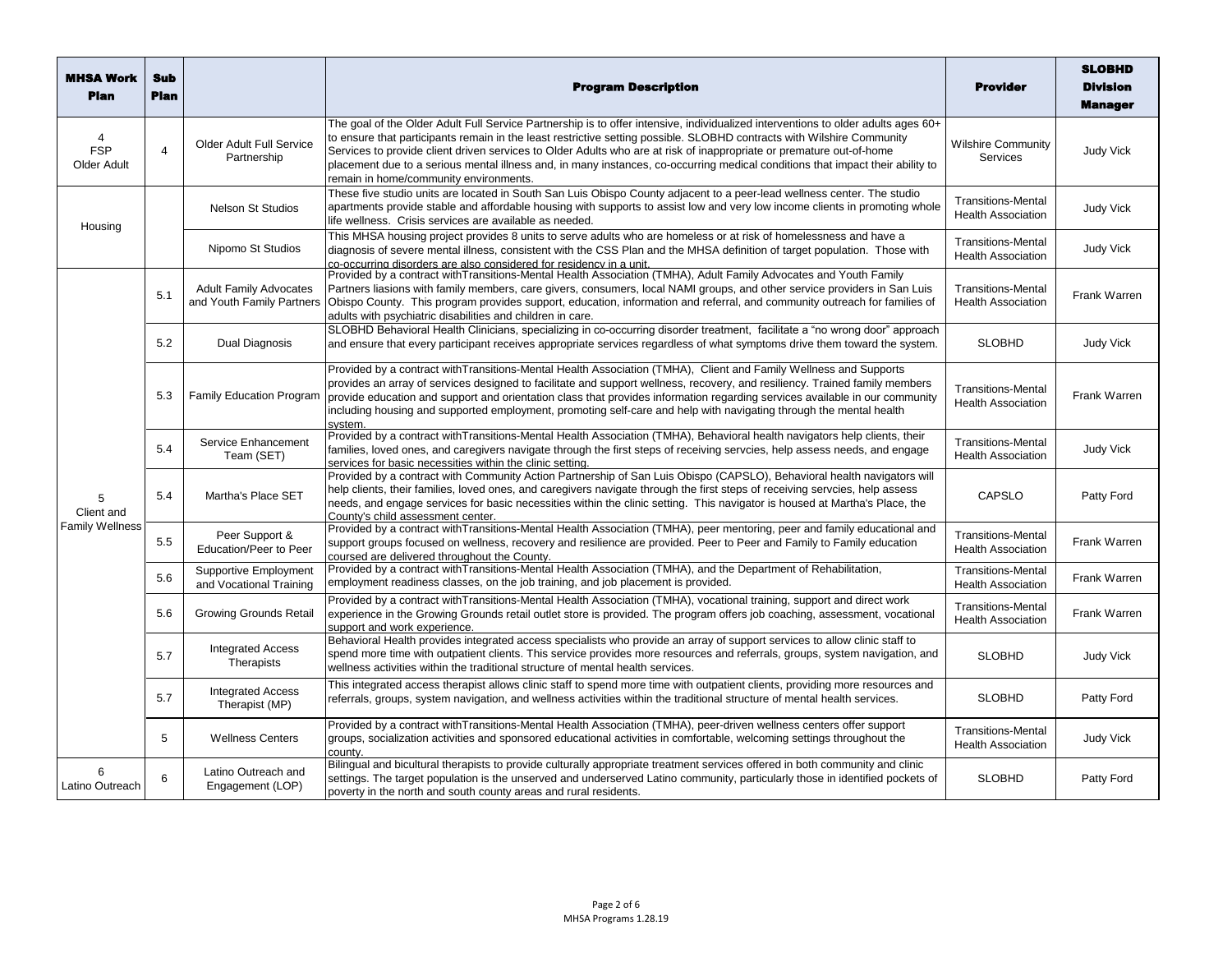| <b>MHSA Work</b><br><b>Plan</b>                      | <b>Sub</b><br>Plan |                                                                                | <b>Program Description</b>                                                                                                                                                                                                                                                                                                                                                                                                                                                                                                                                                                                                                                                                                                                                                                                 | <b>Provider</b>                                            | <b>SLOBHD</b><br><b>Division</b><br><b>Manager</b> |
|------------------------------------------------------|--------------------|--------------------------------------------------------------------------------|------------------------------------------------------------------------------------------------------------------------------------------------------------------------------------------------------------------------------------------------------------------------------------------------------------------------------------------------------------------------------------------------------------------------------------------------------------------------------------------------------------------------------------------------------------------------------------------------------------------------------------------------------------------------------------------------------------------------------------------------------------------------------------------------------------|------------------------------------------------------------|----------------------------------------------------|
| <b>Enhanced Crisis</b><br>and Aftercare              | 7.1                | <b>Mental Health Evaluation</b><br>Team (MHET) & Crisis<br>Response Team (CRT) | The Enhanced Crisis Response and Aftercare work plan features the mobile crisis Mental Health Evaluation Team (MHET),<br>and the hospital-based Crisis Resolution Team, to increase the county's capacity to meet the needs of individuals requiring<br>specialized, critical intervention and aftercare. The goal and objectives of the work plan include the aim to increase access to<br>emergency care, prevent further exacerbation of mental illness, and be available to all county residents, across all age,<br>ethnic and language groups. MHET and CRT staff coordinate efforts between emergency rooms, law enforcement, jails, the<br>local Hotline, and inpatient psychiatric health facility.                                                                                               | Sierra Mental<br>Wellness<br>Group/SLOBHD                  | <b>Judy Vick</b>                                   |
|                                                      | 7.2                | <b>Crisis Stabilization Unit</b><br>(CSU)                                      | The Crisis Stabiliazation Unit is a 23 hr. stay facility that is in place for crisis intervention, assessment, evaluation, collateral,<br>medication support services, therapy, peer support, etc. to avoid unnecessary hospitalization and incarceration while<br>improving wellness for individuals with mental health disorders and their families.                                                                                                                                                                                                                                                                                                                                                                                                                                                     | Sierra Mental<br><b>Wellness Group</b>                     | <b>Judy Vick</b>                                   |
| 8<br>School and<br>Family<br>Empowerment             | 8.1                | <b>Community Schools</b>                                                       | Behavioral Health provides the San Luis Obispo County Office of Education community schools with mental health services<br>to seriously emotionally disturbed youth, engaging these youth and their families in services that enable them to stay in<br>school.                                                                                                                                                                                                                                                                                                                                                                                                                                                                                                                                            | <b>SLOBHD</b>                                              | Patty Ford                                         |
|                                                      | 8.2                | <b>Family Empowerment</b><br>(SAFE)                                            | This team, made up of SLOBHD clinicians and CAPSLO Family Advocates, concentrates on students within the county's<br>largest school district (Lucia Mar Unified) in the diverse, southern region of the county. This team provides an intense-but-<br>brief engagement, focusing on family, school, and socialization outcomes.                                                                                                                                                                                                                                                                                                                                                                                                                                                                            | SLOBHD/CAPSLO                                              | Patty Ford                                         |
| 9<br><b>Forensic Menta</b><br><b>Health Services</b> | 9.1                | <b>Behavioral Health</b><br><b>Treatment Court (BHTC)</b>                      | The BHTC team serves adults, ages 18 and older, with a serious and persistent mental illness, who are on formal probation<br>for a minimum of two years, and who have had chronic use of mental health treatment observed as a factor in their legal<br>difficulties. BHTC clients volunteer for the program forming a contractual agreement as part of their probation orders. These<br>individuals have been previously underserved or inappropriately served because of lack of effective identification by all<br>systems, may be newly diagnosed, or may have been missed upon discharge from jail or Atascadero State Hospital. BHTC<br>clients, in many cases, have little insight or understanding about having a mental illness or how enhanced collaborative<br>services could meet their needs. | SLOBHD/Transitions-<br><b>Mental Health</b><br>Association | <b>Star Graber</b>                                 |
|                                                      | 9.2                | <b>Forensic Re-Entry Services</b><br>(FRS)                                     | A Forensic Re-entry Services (FRS) team, comprised of community-provided Personal Services Specialists (PSS) provides<br>a "reach-in" strategy in the County Jail, adding capacity for providing aftercare needs for persons exiting from incarceration.<br>The Forensic PSS is provided in partnership with TMHA, and is responsible for providing a "bridge" for individuals leaving<br>the jail in the form of assessment and referral to all appropriate health and community services and supports in addition to<br>short-term case management during this transition.                                                                                                                                                                                                                               | <b>Transitions-Mental</b><br><b>Health Association</b>     | <b>Star Graber</b>                                 |
|                                                      | 9.3a               | <b>Veterans Treatment Court</b><br>(VTC)                                       | The County provides a Behavioral Health Clinician to serve veterans referred directly from the Veterans Outreach Program,<br>and those participating in the Veterans Treatment Court. The speciality of the Veterans-focused program provides a<br>culturally competent environment for veterans and their families to seek support and engage in behavioral health services.                                                                                                                                                                                                                                                                                                                                                                                                                              | <b>SLOBHD</b>                                              | Frank Warren                                       |
|                                                      | 9.3 <sub>b</sub>   | Veterans Outreach                                                              | The County's Behavioral Health Clinician provides individual, couple, family and group treatment services to veterans and<br>their families. Many initial contacts are made during participation in the Veterans Outreach Program activities, as well as<br>walk-ins and referrals. The Clinician also refers veterans to other approporiate services, as well as monitors progress with<br>other treatment providers.                                                                                                                                                                                                                                                                                                                                                                                     | <b>SLOBHD</b>                                              | Frank Warren                                       |
|                                                      | 9.4                | <b>Forensic Coordination</b><br>Therapist (FCT)                                | The FCT, in partnerhship with a Sheriff's Duputy assigned to the team, assists law enforcement with difficult, mental illness-<br>related cases. The team works closely with all local law enforcement and court personnel in training and case management<br>issues to reduce crisis.                                                                                                                                                                                                                                                                                                                                                                                                                                                                                                                     | <b>SLOBHD</b>                                              | Star Graber                                        |
|                                                      | 9.5                | <b>Community Action Team</b><br>(CAT)                                          | A behavioral health care professional is embedded within the SLO Police Department (SLOPD) to respond directly to<br>individuals experiencing behavioral health crises who are or in need of outreach and engagement. The behavioral health<br>professional (CAT Community Liaison) works closely with highly trained officers establishing a new behavioral health unit<br>within the SLOPD focused on homeless, transient, and other high-risk individuals.                                                                                                                                                                                                                                                                                                                                              | <b>Transitions-Mental</b><br><b>Health Association</b>     | Frank Warren                                       |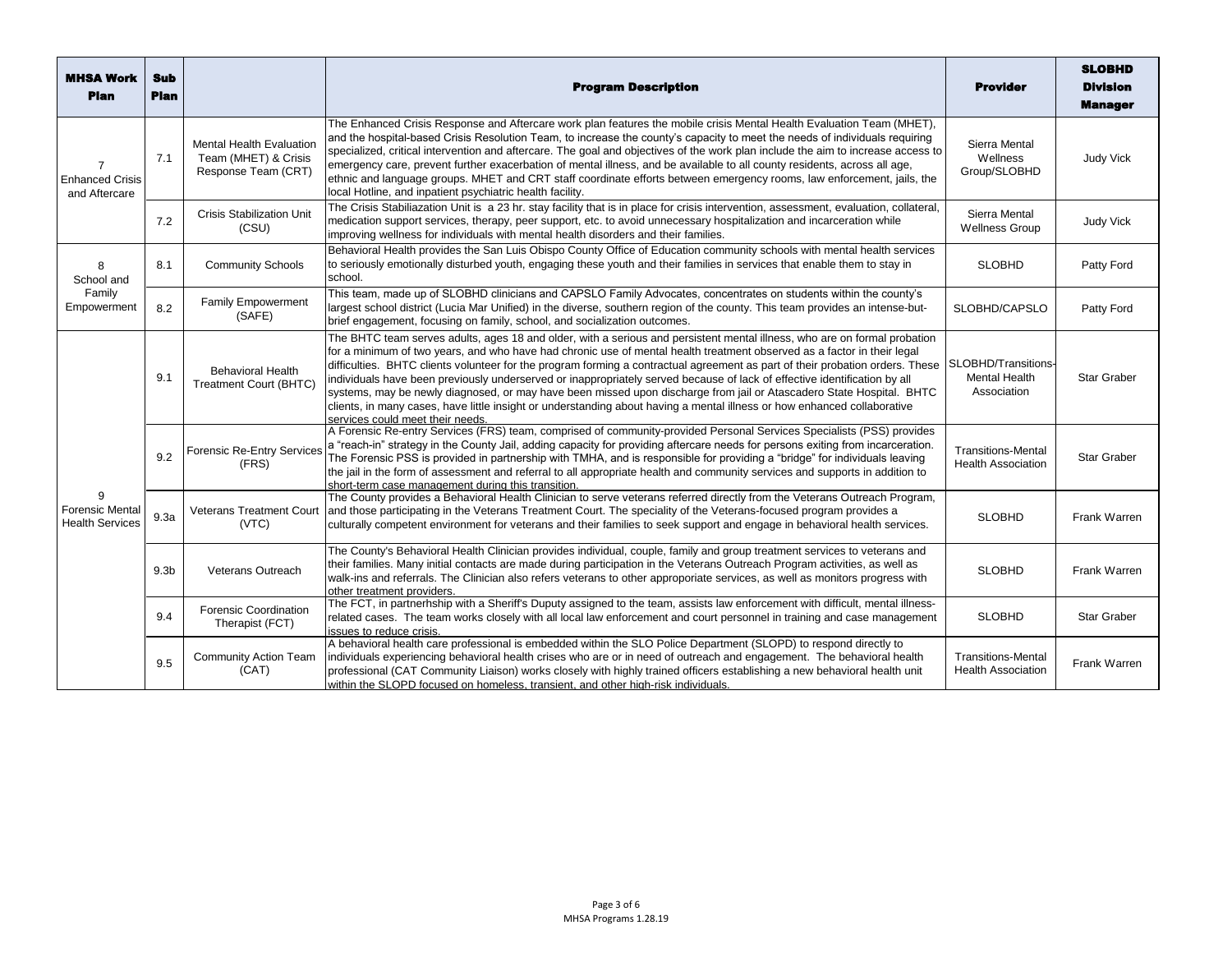| <b>MHSA Work</b><br><b>Plan</b>                                              | Sub<br><b>Plan</b> |                                                       | <b>Program Description</b>                                                                                                                                                                                                                                                                                                                                                                                                                                                                                                                                                                                                                                                                                                                                                                                                                                                                                                                                                                                                   | Provider                                               | <b>SLOBHD</b><br><b>Division</b><br><b>Manager</b> |
|------------------------------------------------------------------------------|--------------------|-------------------------------------------------------|------------------------------------------------------------------------------------------------------------------------------------------------------------------------------------------------------------------------------------------------------------------------------------------------------------------------------------------------------------------------------------------------------------------------------------------------------------------------------------------------------------------------------------------------------------------------------------------------------------------------------------------------------------------------------------------------------------------------------------------------------------------------------------------------------------------------------------------------------------------------------------------------------------------------------------------------------------------------------------------------------------------------------|--------------------------------------------------------|----------------------------------------------------|
| <b>Prevention &amp; Early Intervention</b>                                   |                    |                                                       |                                                                                                                                                                                                                                                                                                                                                                                                                                                                                                                                                                                                                                                                                                                                                                                                                                                                                                                                                                                                                              |                                                        |                                                    |
| $\mathbf 1$<br>Prevention                                                    | 1.1                | <b>Positive Development</b>                           | Community Action Partnership provides side by side facilitation of a Pre-K life skills and behavior assessment tools for<br>private daycares and preschools throughout the county. Services and materials are bilingual and bicultural. Child care<br>providers and families also receive education and training regarding mental health issues, and may obtain early recognition<br>and referral to appropriate services.                                                                                                                                                                                                                                                                                                                                                                                                                                                                                                                                                                                                   | CAPSLO                                                 | Frank Warren                                       |
|                                                                              | 1.2                | Family Education, Training<br>& Support               | The Center for Family Strengthening, provides coordination and provision of bilingual and bicultural parenting classes and<br>resources for all at-risk parents, selective prevention education for parents of high-risk youth, and "on demand" coaching for<br>parents facing specific challenges.                                                                                                                                                                                                                                                                                                                                                                                                                                                                                                                                                                                                                                                                                                                          | Center for Family<br>Strengthening                     | Frank Warren                                       |
|                                                                              | 1.3                | Middle School<br>Comprehensive Program                | The Middle School Comprehensive project is an integrated collaboration between schools, Behavioral Health staff, and The<br>Link, a community organization. Six selected middle schools operate a Student Assistance Program on campus, which<br>includes a Student Support Counselor, Family Advocates (for the student and the family) and Friday Night Live Youth<br>Development programming. The Youth Development program provides mental health awareness and education<br>opportunities for all middle schools. Students receive individual and group counseling, and wellness education. Family<br>Advocates provide case management and system navigation and supports. Faculty, staff, and parents receive education,<br>training and supports surrounding mental health issues. Youth Development staff work to reduce risk factors and increase<br>protective factors for all students with activities such as: suicide prevention, No Place for Hate, anti-bullying campaigns, and<br>substance use prevention. | SLOBHD/The Link                                        | Frank Warren                                       |
|                                                                              | 1.4                | In-Home Parent Educator                               | The Community Action Partnership of San Luis Obispo (CAPSLO) administers the In-Home Parent Educator Program. The<br>program was implemented in FY 2016-2017. The program provides in-home parent education services to families at the<br>house or at another specified location, using evidence based curriculum, and assessments of families to identify immediate<br>needs to be met in order to stabilize the family unit. The program aims to build parenting skills, knowledge of appropriate<br>behaviors, increase positive discipline skills, and increase attachment through positive parent/child interactions.                                                                                                                                                                                                                                                                                                                                                                                                  | <b>CAPSLO</b>                                          | Patty Ford                                         |
|                                                                              | 1.5                | Cuesta College Successful<br>Launch                   | Cuesta College models this program after the Independent Living Program to include graduating community school youth,<br>Wards of the Court, homeless, and other high risk transitional age youth (TAY). The emphasis of this program is to provide<br>TAY development opportunities and support to ensure that as participants enter adulthood, they are stable, have housing,<br>and momentum for school or work.                                                                                                                                                                                                                                                                                                                                                                                                                                                                                                                                                                                                          | Cuesta College                                         | Frank Warren                                       |
|                                                                              | 1.6                | <b>LGBTQ Needs Assessment</b>                         | California Polytechnic State University - San Luis Obispo (Cal Poly) administers the LGBTQ Needs Assessment. The needs<br>assessment assesses the mental health, wellness, and related experiones in a sample of lesbian, gay, bisexual,<br>transgender, and queer/questioning (LGBTQ) identified people currently living in the County of San Luis Obispo. The project<br>includes a quantitative mental health and service utilization assessments, and a qualitative focus group to be conducted with<br>specific sub-populations on the LGBTQ-identified commuity. Results of the assessment will be available in June 2019.                                                                                                                                                                                                                                                                                                                                                                                             | Cal Poly                                               | Frank Warren                                       |
| 2<br>Early<br>Intervention                                                   | 2.1                | <b>Community Based</b><br><b>Therapeutic Services</b> | Community Counseling Center provides no cost, brief, low-intensity group and individual counseling to underserved<br>populations, who are uninsured or underinsured. Services are provided in non-clinic settings throughout the county and<br>appointments are available in the evenings and on weekends. In addition to promoting resilience and recovery, this program<br>aims to reduce prolonged suffering and identify early signs of severe mental illness in addition to promote resilience.                                                                                                                                                                                                                                                                                                                                                                                                                                                                                                                         | Community<br><b>Counseling Center</b>                  | Frank Warren                                       |
|                                                                              | 2.2                | <b>Integrated Community</b><br>Wellness               | Transitions-Mental Health Association provides advocates to link people referred from PEI projects in need of social<br>supports and basic needs. Wellness Advocates focus on minimizing stress, supporting resilience, and increasing individuals'<br>self-efficacv.                                                                                                                                                                                                                                                                                                                                                                                                                                                                                                                                                                                                                                                                                                                                                        | <b>Transitions-Mental</b><br><b>Health Association</b> | Frank Warren                                       |
|                                                                              | 2.3                | Young Adult Counseling                                | The program offers free individual and/or small group counseling opportunities for Transitional Aged Youth who are<br>experiencing early signs of mental health issues or seeking help or support. Young Adult Counseling aims to address<br>feelings of depression, anxiety, or associated risk behaviors including substance use. SLOBHD provides services to<br>students in non-traditional settings as well, including community schools and Cuesta College, Generation Next Teen<br>Resource Center, family resource centers, such as The Link, and other convenient locations as requested by the clients<br>when appropriate.                                                                                                                                                                                                                                                                                                                                                                                         | <b>SLOBHD</b>                                          | Frank Warren                                       |
| 3<br>Increasing<br>Recognition of<br>Early Signs of<br><b>Mental Illness</b> | 3.1                | Perinatal Mood Anxiety<br>Disorder                    | The Perinatal Mood Anxiety Disorder (PMAD) project brings together new and meaningful ways to have a positive impact on<br>the future of healthy pregnancies, women, and children. The Perinatal Mood Anxiety Disorder program creates a<br>comprehensive system of care based on collective engagement of public and private community partners to develop<br>sustainable coordinated services and programs                                                                                                                                                                                                                                                                                                                                                                                                                                                                                                                                                                                                                 | County of SLO<br>Public Health Dept.                   | Frank Warren                                       |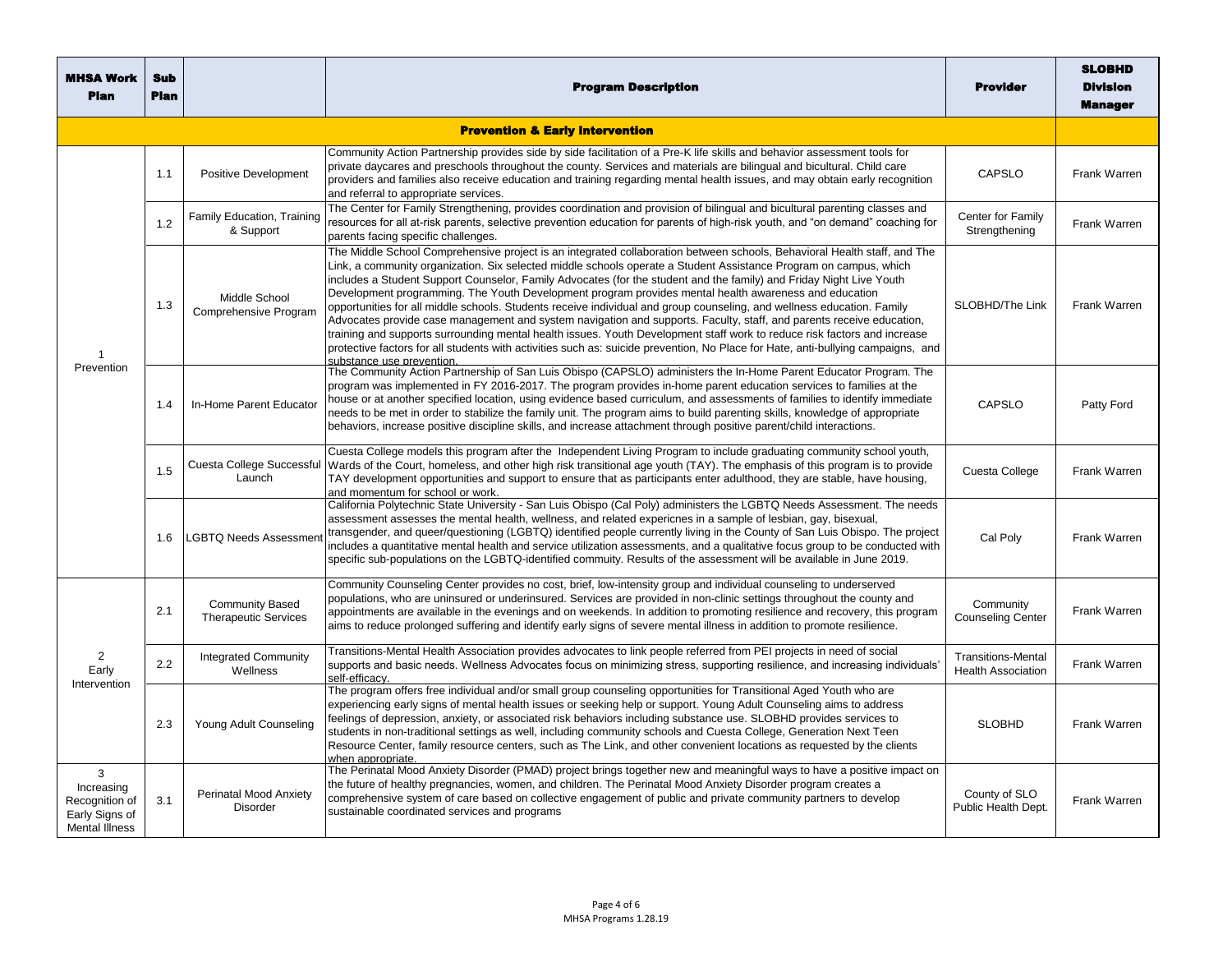| <b>MHSA Work</b><br><b>Plan</b>                                                     | <b>Sub</b><br><b>Plan</b> |                                                                                         | <b>Program Description</b>                                                                                                                                                                                                                                                                                                                                                                                                                                                                                                                                                                                                                                                                                                                                                                                                                                                                                         | <b>Provider</b>                                        | <b>SLOBHD</b><br><b>Division</b><br><b>Manager</b> |
|-------------------------------------------------------------------------------------|---------------------------|-----------------------------------------------------------------------------------------|--------------------------------------------------------------------------------------------------------------------------------------------------------------------------------------------------------------------------------------------------------------------------------------------------------------------------------------------------------------------------------------------------------------------------------------------------------------------------------------------------------------------------------------------------------------------------------------------------------------------------------------------------------------------------------------------------------------------------------------------------------------------------------------------------------------------------------------------------------------------------------------------------------------------|--------------------------------------------------------|----------------------------------------------------|
| $\overline{4}$<br>Access and<br>Linkage to<br>Treatment                             | 4.1                       | <b>Older Adults Mental Health</b><br>Initiative                                         | Wilshire Community Services provides multi-level services for seniors at risk for mental illness. Services include, Caring<br>Callers for isolated older adults, clinically supervised Senior Peer Counseling, and short term, solution focused therapy.<br>Wilshire also conducts depression screenings and provides older adult specific mental health education throughout the<br>county.                                                                                                                                                                                                                                                                                                                                                                                                                                                                                                                       | <b>Wilshire Community</b><br>Services                  | Frank Warren                                       |
|                                                                                     | 5.1                       | Social Marketing Strategy<br>Community Outreach &<br>Engagement                         | Activities to reduce negative feelings, attitudes, beliefs, perceptions, stereotypes and/or discrimination related to being<br>diagnosed with mental illness, having a mental illness, or to seeking mental health services and to increase acceptance,<br>dignity, inclusion, and equity for individuals with mental illness, and members of their families.                                                                                                                                                                                                                                                                                                                                                                                                                                                                                                                                                      | <b>Transitions-Mental</b><br><b>Health Association</b> | Frank Warren                                       |
| 5<br>Stigma and<br><b>Discrimination</b><br>Reduction                               | 5.2                       | College Wellness Program                                                                | The CWP is designed to provide mental health education, along with supports for wellness initiatives in the County's campus<br>communities of Cal Poly and Cuesta Community College. The County's College Prevention and Wellness Promotion<br>Specialist acts as a liaison between the community mental health system and the campus populations. The Specialist helps<br>bridge the gap between community education (e.g. suicide prevention efforts, stakeholder committees, speakers and<br>education, etc.) and on-campus activities and student organizations (e.g. Active Minds). The Specialist provides Mental<br>Health First Aid training, coordination of the Cal Poly Friday Night Live Chapter, participation in campus policy and activity<br>groups, plans outreach and community events and coordinates campaigns and activities that promote student wellness.                                   | <b>SLOBHD</b>                                          | Frank Warren                                       |
| 6. Improve<br><b>Timely Access</b><br>to Services for<br>Underserved<br>Populations | 6.1                       | <b>Veterans Outreach</b><br>Program                                                     | The VOP leverages resources by embedding a mental health therapist within local rehabilitative activities for veterans and<br>their families. The Behavioral Health Department offers monthly events and opportunities for veterans to stay active, meet<br>others, and engage with community resources. Activities include horseback riding, kayaking, climbing gyms, CrossFit,<br>surfing, zip-lining, and art events. Activities are aimed at reducing stigma and encouraging veterans to seek out mental<br>health services in safe, culturally competent settings. The VOP's mental health therapist assesses and responds to<br>participants' mental health issues such as depression, anxiety, addiction, and post-traumatic stress disorder. These issues<br>are assessed both on-site during program events, and through follow-up assessment and treatment in comfortable,<br>confidential environments. | <b>SLOBHD</b>                                          | Frank Warren                                       |
| $\overline{7}$<br>Suicide<br>Prevention                                             | 7.1                       | Suicide Prevention<br>Coordination                                                      | Organized activities that the County undertakes to prevent suicide as a consequence of mental illness. This program does<br>not focus on or have intended outcomes for specific individuals at risk of or with serious mental illness. Programs include,<br>but not limited to, public and targeted information campaaigns, suicide prevention hotlines, training, and education.                                                                                                                                                                                                                                                                                                                                                                                                                                                                                                                                  | <b>SLOBHD</b>                                          | Frank Warren                                       |
|                                                                                     |                           |                                                                                         | <b>Innovation</b>                                                                                                                                                                                                                                                                                                                                                                                                                                                                                                                                                                                                                                                                                                                                                                                                                                                                                                  |                                                        |                                                    |
| $\mathbf 1$                                                                         | $\mathbf{1}$              | <b>Creating Opportunities for</b><br>Latinas to Expereince Goal<br>Achievement (COLEGA) | Stigma, culture, and the lack of sufficient qualified bilingual, bicultural licensed professionals are all barriers for Latinos<br>seeking mental health services. The Creating Opportunities for Latinas to Experience Goal Achievement (COLEGA) project<br>aims to identify whether offering peer services can increase the overall volume of Latino clients seeking mental health<br>services, whether there is a quantifiable difference in outcomes based on which peer clients work with, and if this new<br>approach can reduce the stigma that is a strong barrier to entry for many.                                                                                                                                                                                                                                                                                                                      | Women's Shelter<br><b>DBA Stand Strong</b>             | Frank Warren                                       |
| $\overline{2}$                                                                      | $\overline{2}$            | The Late Life<br><b>Empowerment Affirmation</b><br>Program (LLEAP)                      | The Late Life Empowerment and Affirmation Program (LLEAP) project aims to provide older adult women mental health<br>services and tools to help them become the head of household and feel self-empowered after the loss of a spouse. The<br>program focuses on improving mental health by providing tools that help clients feel empowered and confident, while<br>reducing the risk of isolation and depression. The project uses a skill development approach to engage widows socially, and<br>provides a setting where they can find comfort and affirmation among peers.                                                                                                                                                                                                                                                                                                                                     | <b>Wilshire Community</b><br><b>Services</b>           | Frank Warren                                       |
| 3                                                                                   | 3                         | <b>Transition Assistance and</b><br><b>Relapse Prevention</b><br>(TARP)                 | The Transition Assistance and Relapse Prevention (TARP) project aims to identify the effectiveness of peer mentorship in<br>the transition from Full Service Partnership programs into a self-supported, community-based model. The program employs<br>a model that is successful in other contexts, such as inmate reentry and post-acute physical care, and applies it to adults<br>enrolled in intensive mental health services. If successful, this approach could increase the capacity of FSP providers to offer<br>these services to more clients who could benefit from them, while maintaining a high level of quality throughout the spectrum<br>of treatment.                                                                                                                                                                                                                                           | <b>Transitions-Mental</b><br><b>Health Association</b> | Frank Warren                                       |
| Δ                                                                                   | $\overline{4}$            | <b>Customer Awareness</b><br>Response Effort (CARE)                                     | The Customer Awareness Response Effort (CARE) is a trauma-informed care implementation training program that aims to<br>provide county employees with better practices in serving the community. The four step trianing program provides county<br>employees a foundation necessary to use cultural consideration and an empathic approach when working within a customer<br>service role. This training asks the entire County to learn about trauma and how it may impact its constituents – including its<br>own employees. Through CARE, public departments in the County of San Luis Obispo build skills and capacity, and<br>increase interagency collaboration to best serve the community members who have experienced mental illness or trauma.                                                                                                                                                           | <b>SLOBHD</b>                                          | Frank Warren                                       |